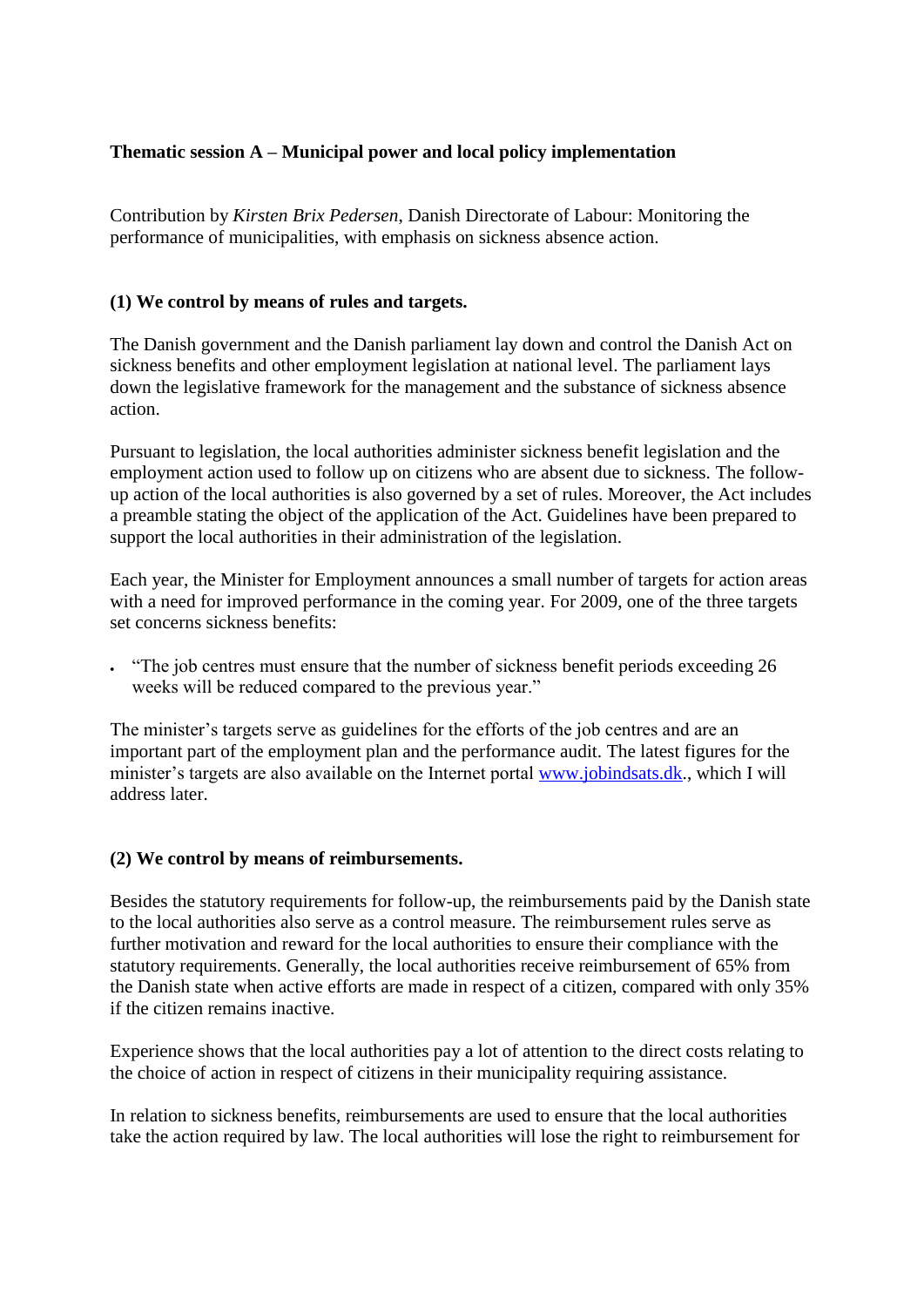sickness benefits if the interview with the sick person is held too late. Similarly, the local authority may lose the right to reimbursement in respect of flex jobs if the referral is insufficiently documented. Another rule also applies in connection with timely activation, which should also be mentioned.

## **(3) We control by means of performance**.

## *Employment plan*

Job centres are required to prepare annual employment plans for the employment action to be taken in the following year. The employment plan describes how the job centre intends to approach political challenges in relation to employment so that the challenges are linked to the job centre's targets and strategies for meeting the targets.

## *Employment regions*

Four employment regions have been established at regional level. Their principal tasks are to monitor labour market developments and follow up on the effect and results of the aggregate employment action of all 91 job centres.

The key role of the employment region in its dialogue with the job centres is to support and challenge each job centre in relation to the development of local employment action and generation of better results. This is affected through dialogue that rests on the labour market situation of each job centre, focuses on the key performance areas and is based on documentation and knowledge.

The individual dialogue with the regional job centres serves as a tool for the employment region to support and stimulate the job centres' performance development and thus as a tool to support improved performance in the region as a whole. The individual dialogue meetings with the job centres are therefore given a high priority by the employment regions.

If an employment region discovers that the employment action of a given job centre is either very different from that of comparable job centres or does not meet the statutory requirements for employment action, the employment region may sign a written agreement with those in charge of employment action at the job centre to improve its efforts.

Each year, the employment regions and the regional employment councils ("RBR") sign an agreement with the Minister for Employment. The agreement sets out the ambitions of the employment regions/RBRs and defines specific and quantitative performance targets for each of the minister's three targets and an action plan describing the specific activities planned by the employment region/RBR in order to meet the targets and performance targets with a focus on performance follow-up and dialogue with the job centres.

## *Jobindsats.dk*

Jobindsats.dk is an Internet portal that is continuously updated with the latest employment action figures. Jobindsats.dk offers a large selection of data reflecting a long range of key results and effects of employment action. Jobindsats.dk makes it possible to closely monitor employment action, also at local level. It is possible to perform searches on a wide range of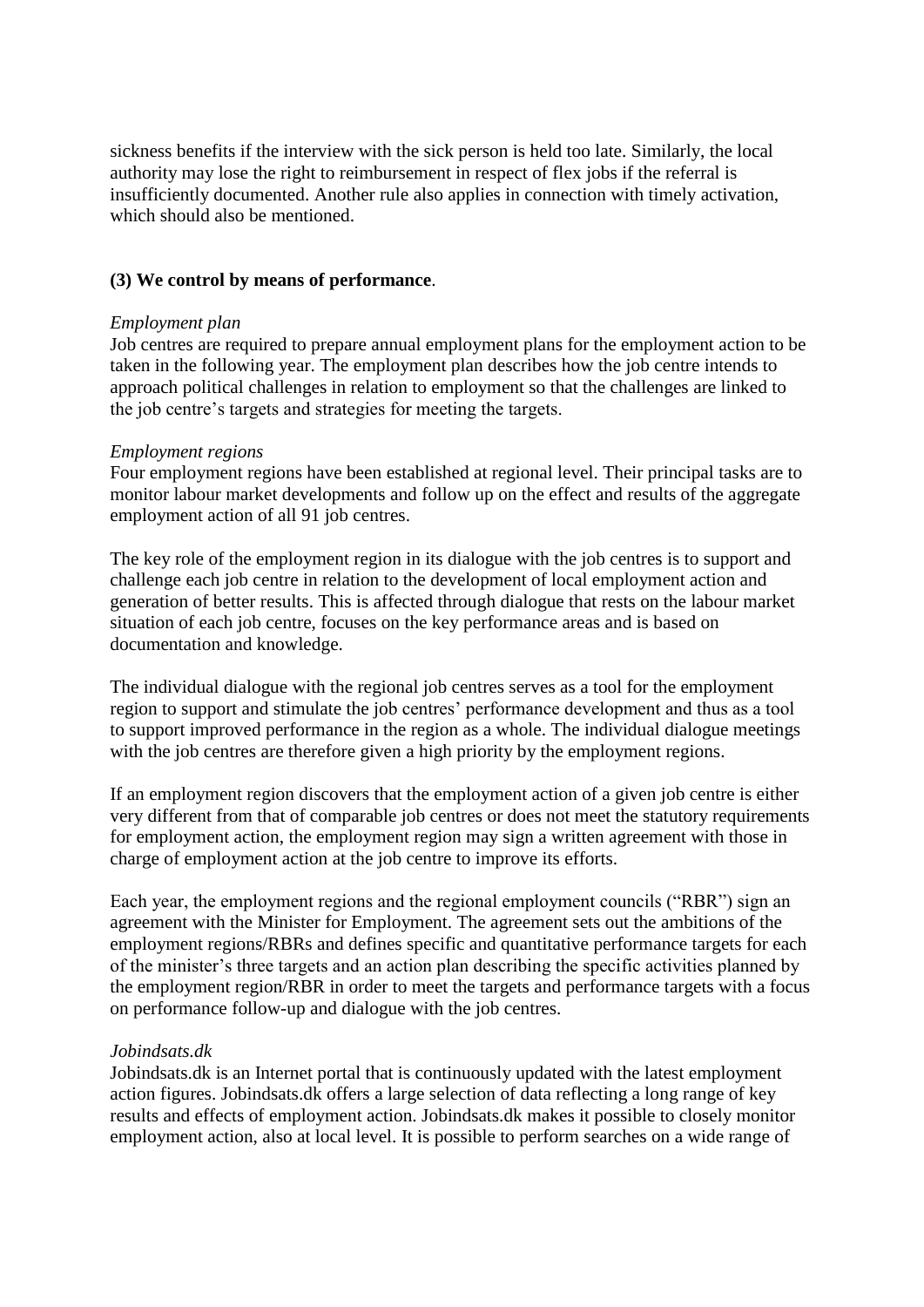variables, including areas, periods, gender, ethnic background, age and match category. The search criteria can be combined making Jobindsats.dk a suitable and efficient tool for monitoring employment action at many levels.

### *Performance audit*

The performance audit is a management tool used to follow up on the employment action of job centres and works as a basis for discussions between the public administration, the local politicians and the social partners. Performance audits show the results and effects of employment action and are used retrospectively to evaluate employment action of the past year and, going forward, to plan future employment action.

### *Performance overview*

With the aim of creating and retaining shared focus at all levels of the employment system with respect to performance, effects and key goals and indicators of employment action, the National Labour Market Authority prepared an A4-sized performance overview in 2008. The performance overview is intended to support a simple and transparent focus on the most important action targets. Thus, the performance overview is intended to contribute to supporting and strengthening dialogue in the political system in terms of employment and highlight ways to improve action and performance. The principal aim of the performance overview is to support the dialogue between employment regions and job centres. The presentation of results can also form part of the dialogue between management and employees of the job centre.

## **(4) We control by means of appeal and practice coordination by appeal bodies.**

To ensure that local authorities comply with the law and apply the law in the same way.

#### *Decisions made in the appeals system*

Citizens are entitled to file complaints with the regional boards concerning decisions made by local authorities.

Leading cases heard by such boards may be re-opened by an independent government agency, the National Social Appeals Board.

Decisions are published, which enables all local authorities to align their decisions with the practice in the area.

The aim of the publication of decisions is to ensure that all decisions made throughout the country are the same, regardless of where the citizens live.

(For example, the public authorities make more than 500,000 decisions each year in the welfare area).

#### *Investigations of practice by the National Social Appeals Board*

In addition to making decisions in specific complaints proceedings, the National Social Appeals Board also collects decisions from the local authorities in selected theme areas. The